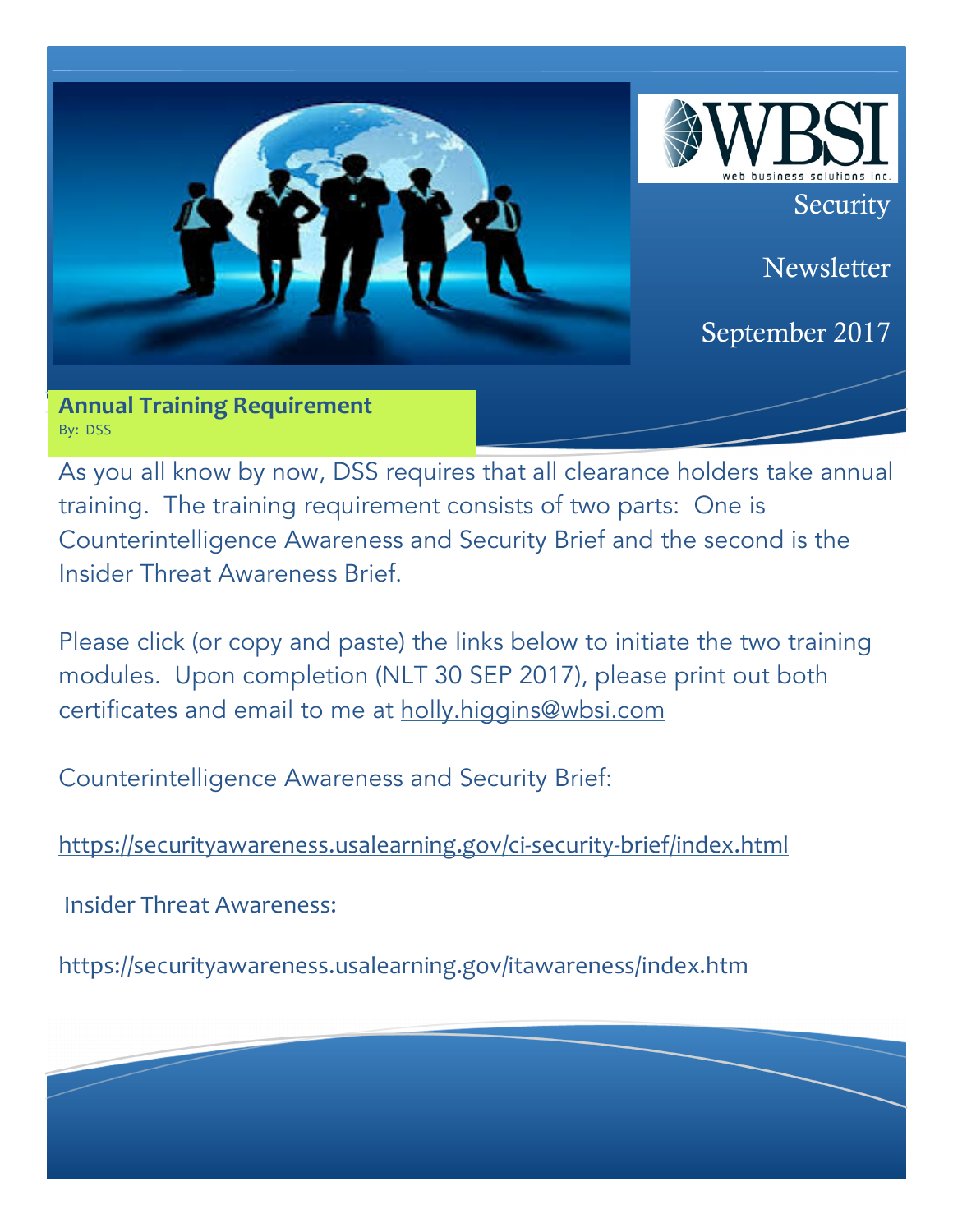# WBSI Security Newsletter Newsletter September 2017

## **DSS In Transition**

#### By: DSS.mil

The world is rapidly changing and DSS is changing too. Where the agency once concentrated on schedule-driven National Industry Security Program Operating Manual (NISPOM) compliance, DSS is now moving to an intelligence-led, asset focused, and threat-driven approach to industrial security oversight.

The need for change is clear. The United States is now facing the most significant foreign intelligence threat it has ever encountered. Adversaries are successfully attacking cleared industry at an unprecedented rate. They are using multiple avenues of attack, varying their methods, and adjusting their priorities based on the targeted information they need. As a result, they are upgrading their military capabilities and competing against our economy using the very same information they stole from cleared industry.

DSS has recognized this fact and is now moving forward in partnership with industry to design, develop, and pilot a multidimensional approach to industrial security oversight. Our goal is to help cleared industry ensure that contracted capabilities, technologies, and services are delivered uncompromised. To learn more about this new approach, please review the DSS in Transition Information Sheet:

www.dss.mil/documents/Information\_Sheet\_for\_Industry\_April2017.pdf